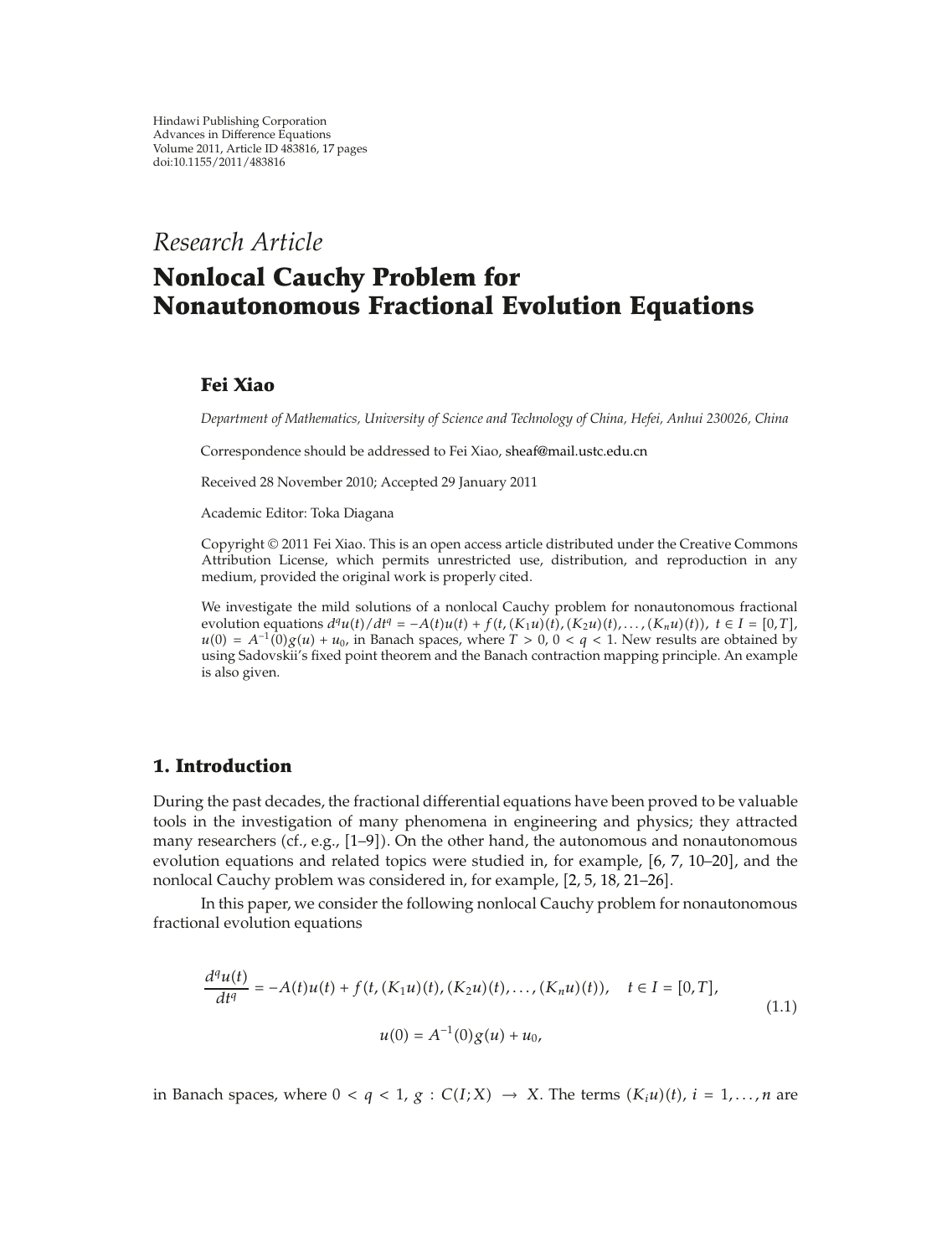defined by

$$
(K_i u)(t) = \int_0^t k_i(t, s) u(s) ds,
$$
\n(1.2)

the positive functions  $k_i(t, s)$  are continuous on  $D = \{(t, s) \in \mathbb{R}^2 : 0 \le s \le t \le T\}$  and

$$
K_i^* = \sup_{t \in [0,T]} \int_0^t k_i(t,s)ds < \infty. \tag{1.3}
$$

Let us assume that  $u \in L([0, T]; X)$  and  $A(t)$  is a family linear closed operator defined in a Banach space *X*. The fractional order integral of the function *u* is understood here in the Riemann-Liouville sense, that is,

$$
I^{q}u(t) = \frac{1}{\Gamma(q)} \int_{0}^{t} (t-s)^{q-1} u(s) ds.
$$
 (1.4)

In this paper, we denote that *C* is a positive constant and assume that a family of closed linear  $\{A(t) : t \in [0, T]\}$  satisfying

- (A1) the domain  $D(A)$  of  $\{A(t) : t \in [0, T]\}$  is dense in the Banach space *X* and independent of *t*,
- (A2) the operator  $[A(t) + \lambda]^{-1}$  exists in  $L(X)$  for any  $\lambda$  with Re  $\lambda \le 0$  and

$$
\left\| [A(t) + \lambda]^{-1} \right\| \le \frac{C}{|\lambda + 1|}, \quad t \in [0, T].
$$
 (1.5)

A3) There exists constant *γ*  $\in$  (0, 1] and *C* such that

$$
\left\| [A(t_1) - A(t_2)] A^{-1}(s) \right\| \le C|t_1 - t_2|^{\gamma}, \quad t_1, t_2, s \in [0, T]. \tag{1.6}
$$

Under condition A2, each operator −*As*, *s* ∈ 0*, T* generates an analytic semigroup  $exp(-tA(s))$ ,  $t > 0$ , and there exists a constant *C* such that

$$
\|A^n(s)\exp(-tA(s))\| \le \frac{C}{t^n},\tag{1.7}
$$

where  $n = 0, 1, t > 0, s \in [0, T]$  ([11]).

We study the existence of mild solution of  $(1.1)$  and obtain the existence theorem based on the measures of noncompactness. An example is given to show an application of the abstract results.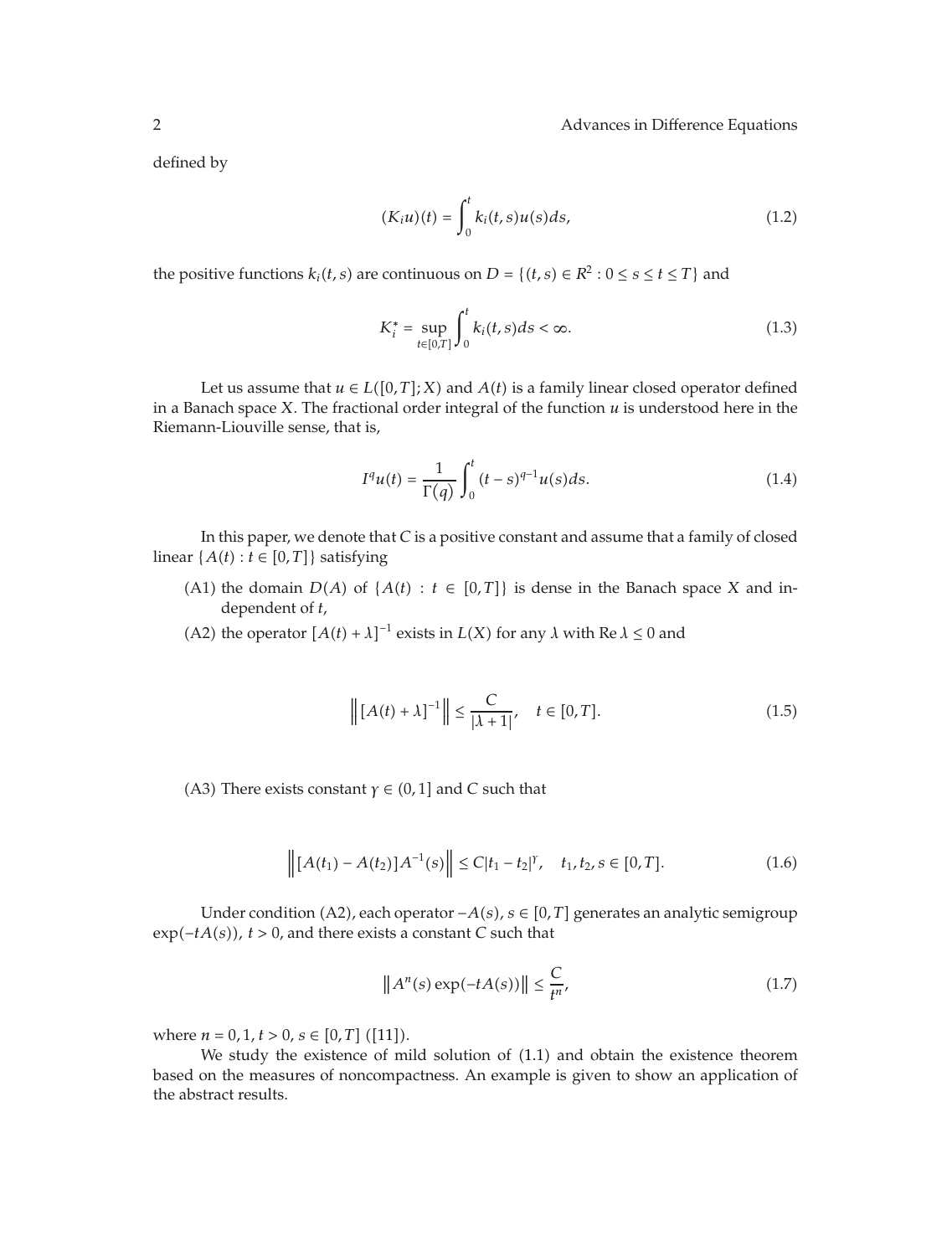## **2. Preliminaries**

Throughout this work, we set  $I = [0, T]$ . We denote by *X* a Banach space,  $L(X)$  the space of all linear and bounded operators on *X*, and *CI, X* the space of all *X*-valued continuous functions on *I*.

**Lemma 2.1** (see [9]). (1)  $I^q: L^1[0,T] \to L^1[0,T]$ . (2) For  $g \in L^1[0,T]$ , we have

$$
\int_0^t \int_0^{\eta} (t - \eta)^{q-1} (\eta - s)^{\gamma - 1} g(s) ds d\eta = B(q, \gamma) \int_0^t (t - s)^{q + \gamma - 1} g(s) ds,
$$
 (2.1)

where  $B(q, \gamma)$  is a Beta function.

*Definition 2.2.* Let *B* be a bounded set of seminormed linear space *Y*. The Kuratowski's measure of noncompactness (for brevity,  $\alpha$ -measure) of  $B$  is defined as

$$
\alpha(B) = \inf\{d > 0 : B \text{ has a finite cover by sets of diameter} \le d\}.\tag{2.2}
$$

From the definition, we can get some properties of  $\alpha$ -measure immediately, see ([27]).

**Lemma 2.3** (see [27]). Let A and B be bounded sets of X. Then

 $(1)$   $\alpha(A) \leq \alpha(B)$ , if  $A \subseteq B$ . (2)  $\alpha(A) = \alpha(A^{\text{cl}})$ , where  $A^{\text{cl}}$  denotes the closure of A.  $(3)$   $\alpha(A) = 0$  *if and only if A is precompact.*  $(4)$   $\alpha(\lambda A) = |\lambda| \alpha(A), \lambda \in R$ .  $(5)$   $\alpha(A \cup B) = \max{\{\alpha(A), \alpha(B)\}}$ .  $\alpha(A + B) \leq \alpha(A) + \alpha(B)$ , where  $A + B = \{x + y : x \in A, y \in B\}.$  $(7)$   $\alpha(A + x_0) = \alpha(A)$ , for any  $x_0 \in X$ .

*For*  $H \subset C(I, X)$  *we define* 

$$
\int_0^t H(s)ds = \left\{ \int_0^t u(s)ds : u \in H \right\},\tag{2.3}
$$

*for*  $t \in I$ *, where*  $H(s) = \{u(s) \in X : u \in H\}.$ 

The following lemma will be needed.

**Lemma 2.4** (see [27]). If  $H \subset C(I,X)$  is a bounded, equicontinuous set, then

 $(1)$   $\alpha(H) = \sup_{t \in I} \alpha(H(t)).$  $(2)$   $\alpha(\int_0^t H(s)ds) \leq \int_0^t \alpha(H(s))ds,$  for  $t \in I$ .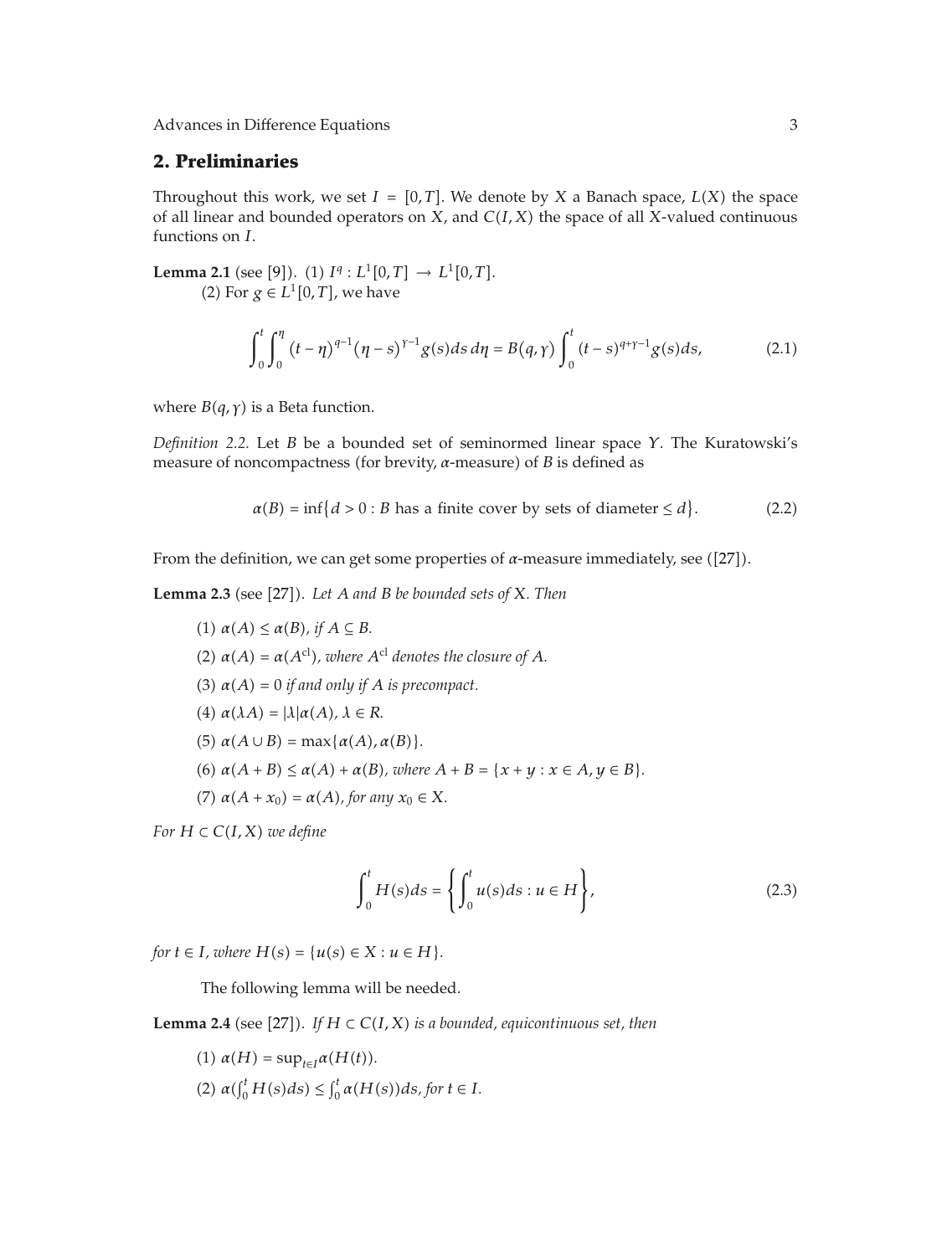**Lemma 2.5** (see [28]). *If*  $\{u_n\}_{n=1}^{\infty} \subset L^1(I,X)$  and there exists a  $m(\cdot) \in L^1(I,R^+)$  such that

$$
||u_n(t)|| \le m(t), \quad a.e \ t \in I,
$$
\n
$$
(2.4)
$$

*then*  $\alpha(\lbrace u_n(t) \rbrace_{n=1}^{\infty})$  *is integrable and* 

$$
\alpha \left( \left\{ \int_0^t u_n(s) ds \right\}_{n=1}^\infty \right) \le 2 \int_0^t \alpha(\{u_n(s)\}_{n=1}^\infty) ds. \tag{2.5}
$$

We need to use the following Sadovskii's fixed point theorem.

*Definition* 2.6 (see [29]). Let *P* be an operator in Banach space *X*. If *P* is continuous and takes bounded, sets into bounded sets, and  $α(P(H)) < α(H)$  for every bounded set *H* of *X* with  $\alpha$ *H*  $>$  0, then *P* is said to be a condensing operator on *X*.

Lemma 2.7 (Sadovskii's fixed point theorem [29]). Let P be a condensing operator on Banach  $a$  *space*  $X$ *. If*  $P(B) \subseteq B$  *for a convex, closed, and bounded set*  $B$  *of*  $X$ *, then*  $P$  *has a fixed point in*  $B$ *.* 

According to  $[4]$ , a mild solution of  $(1.1)$  can be defined as follows.

*Definition 2.8.* A function  $u \in C(I, X)$  satisfying the equation

$$
u(t) = A^{-1}(0)g(u) + u_0 + \int_0^t \psi(t - \eta, \eta)U(\eta)A(0)[A^{-1}(0)g(u) + u_0]d\eta
$$
  
+ 
$$
\int_0^t \psi(t - \eta, \eta)f(\eta, (K_1u)(\eta), (K_2u)(\eta), ..., (K_nu)(\eta))d\eta
$$
  
+ 
$$
\int_0^t \int_0^{\eta} \psi(t - \eta, \eta)\varphi(\eta, s)f(s, (K_1u)(s), (K_2u)(s), ..., (K_nu)(s))ds d\eta,
$$
 (2.6)

is called a mild solution of  $(1.1)$ , where

$$
\psi(t,s) = q \int_0^\infty \theta t^{q-1} \xi_q(\theta) \exp(-t^q \theta A(s)) d\theta, \tag{2.7}
$$

and *ξ<sub>q</sub>* is a probability density function defined on [0,∞) such that its Laplace transform is given by

$$
\int_0^\infty e^{-\sigma x} \xi_q(\sigma) d\sigma = \sum_{j=0}^\infty \frac{(-x)^j}{\Gamma(1+qj)}, \quad q \in (0,1], x > 0,
$$
  

$$
\varphi(t,\tau) = \sum_{k=1}^\infty \varphi_k(t,\tau),
$$
 (2.8)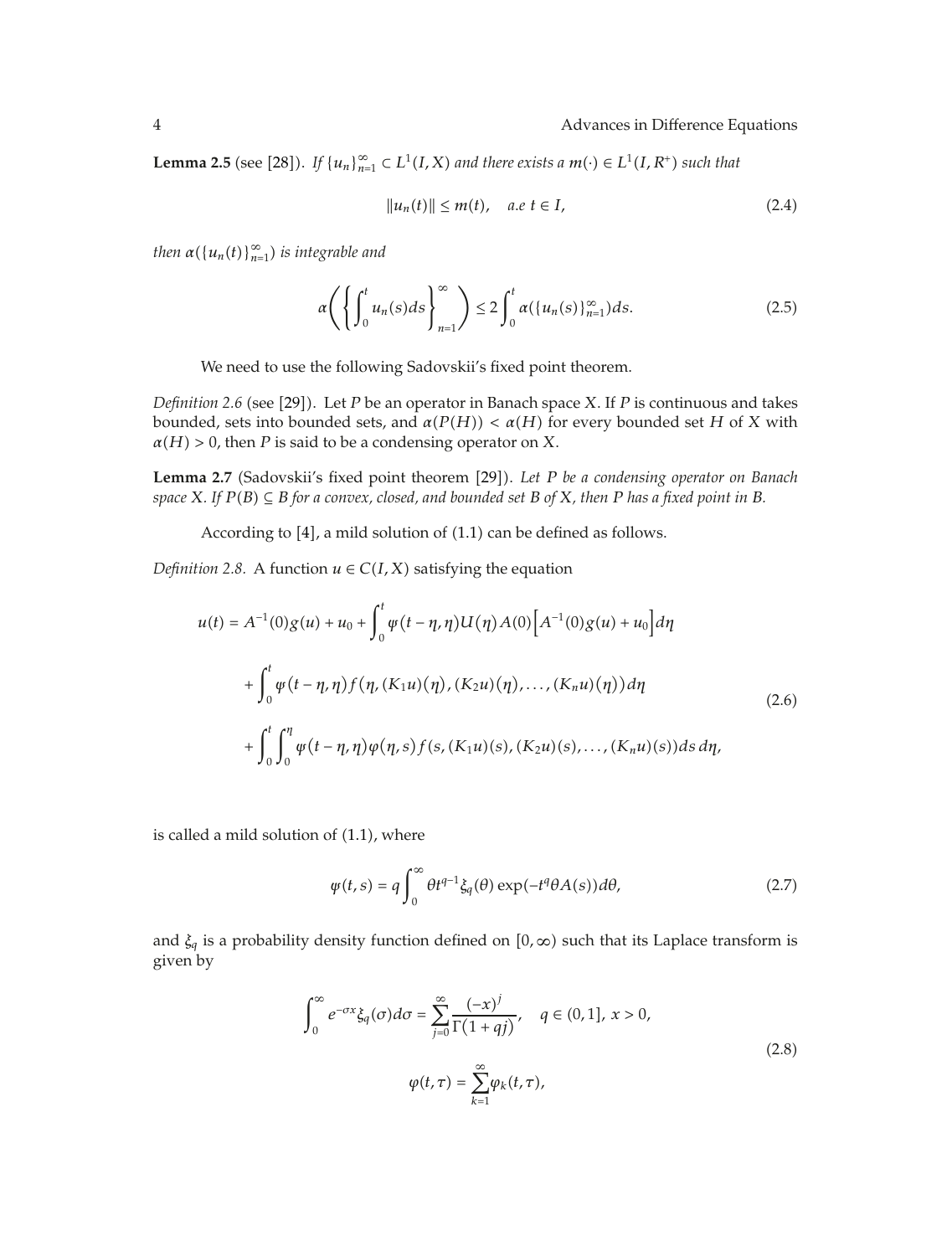where

$$
\varphi_1(t, \tau) = [A(t) - A(\tau)]\psi(t - \tau, \tau),
$$
  

$$
\varphi_{k+1}(t, \tau) = \int_{\tau}^{t} \varphi_k(t, s)\varphi_1(s, \tau)ds, \quad k = 1, 2... ,
$$
  

$$
U(t) = -A(t)A^{-1}(0) - \int_{0}^{t} \varphi(t, s)A(s)A^{-1}(0)ds.
$$
 (2.9)

To our purpose, the following conclusions will be needed. For the proofs refer to [4].

**Lemma 2.9** (see [4]). The operator-valued functions  $\psi(t - \eta, \eta)$  and  $A(t)\psi(t - \eta, \eta)$  are continuous *in uniform topology in the variables*  $t$ *,*  $\eta$ *, where*  $0 \leq \eta \leq t - \varepsilon$ ,  $0 \leq t \leq T$ , for any  $\varepsilon > 0$ . Clearly,

$$
\|\psi(t - \eta, \eta)\| \le C(t - \eta)^{q-1}.
$$
 (2.10)

*Moreover, we have*

$$
\|\varphi(t,\eta)\| \le C(t-\eta)^{\gamma-1}.
$$
 (2.11)

*Remark 2.10.* From the proof of Theorem 2.5 in [4], we can see

 $(1)$   $||U(t)|| \leq C + Ct^{\gamma}$ . (2) For  $t \in I$ ,  $\int_0^t \psi(t - \eta, \eta) U(\eta) d\eta$  is uniformly continuous in the norm of  $L(X)$  and

$$
\left\| \int_0^t \varphi(t - \eta, \eta) U(\eta) d\eta \right\| \le C^2 t^q \left( \frac{1}{q} + t^{\gamma} B(q, \gamma + 1) \right) := \widetilde{M(t)}.
$$
 (2.12)

## **3. Existence of Solution**

Assume that

(B1)  $f: I \times X \times X \times \cdots \times X \rightarrow X$  satisfies  $f(\cdot, v_1, v_2, \ldots, v_n): I \rightarrow X$  is measurable for all  $v_i \in X$ ,  $i = 1, 2, ..., n$  and  $f(t, \cdot, \cdot, ...) : X \times X \times \cdots \times X \rightarrow X$  is continuous for a.e *t*  $\in$  *I*, and there exist a positive function  $\mu(\cdot) \in L^p(I, R^+)$  ( $p > 1/q > 1$ ) and a continuous nondecreasing function  $\omega$  :  $[0, \infty) \rightarrow [0, \infty)$  such that

$$
|| f(t, v_1, v_2, \dots, v_n) || \leq \mu(t) \omega \left( \sum_{i=1}^n ||v_i|| \right), \quad (t, v_1, v_2, \dots, v_n) \in I \times X \times X \times \dots \times X, \quad (3.1)
$$

and set  $T_{p,q} = \max\{T^{q-1/p}, T^q\}.$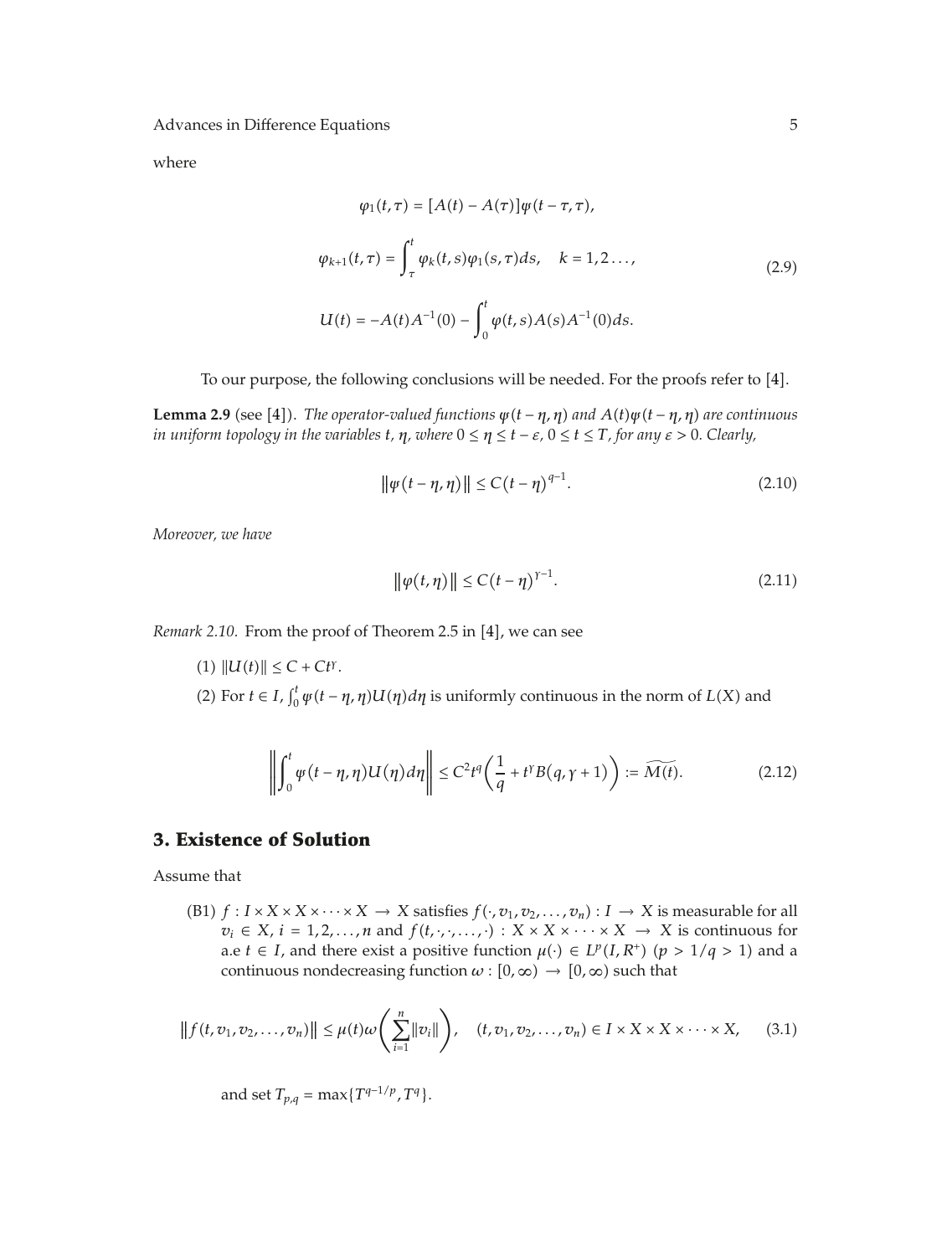(B2) For any bounded sets  $D, D_1, D_2, \ldots, D_n \subset X$ , and  $0 \leq \tau \leq s \leq t \leq T$ ,

$$
\alpha(g(D)) \leq \beta(t)\alpha(D),
$$
  
\n
$$
\alpha(\psi(t-s,s)f(s,D_1,D_2,...,D_n))
$$
  
\n
$$
\leq \beta_1(t,s)\alpha(D_1) + \beta_2(t,s)\alpha(D_2) + \cdots + \beta_n(t,s)\alpha(D_n),
$$
  
\n
$$
\alpha(\psi(t-s,s)\psi(s,\tau)f(\tau,D_1,D_2,...,D_n))
$$
  
\n
$$
\leq \zeta_1(t,s,\tau)\alpha(D_1) + \zeta_2(t,s,\tau)\alpha(D_2) + \cdots + \zeta_n(t,s,\tau)\alpha(D_n),
$$
\n(3.2)

where *β*(*t*) is a nonnegative function, and  $\sup_{t\in I}\beta(t) := \beta < \infty$ ,

$$
\sup_{t \in I} \int_{0}^{t} \beta_{i}(t, s) ds := \beta_{i} < \infty, \quad i = 1, 2, ..., n,
$$
  
\n
$$
\sup_{t \in I} \int_{0}^{t} \int_{0}^{s} \zeta_{j}(t, s, \tau) d\tau ds := \zeta_{j} < \infty, \quad j = 1, 2, ..., n.
$$
\n(3.3)

(B3)  $g: C(I; X) \rightarrow X$  is continuous and there exists

$$
0 < \alpha_1 < \left( C + \widetilde{M(T)} \right)^{-1}, \qquad \alpha_2 \geq 0 \tag{3.4}
$$

such that

$$
||g(u)|| \le \alpha_1 ||u|| + \alpha_2. \tag{3.5}
$$

(B4) The functions  $\mu$  and  $\omega$  satisfy the following condition:

$$
C\big(1+CB(q,\gamma)\big)T_{p,q}^{\gamma}\,\Omega_{p,q}\bigg(\sum_{i=1}^{n}K_{i}^{*}\bigg)\|\mu\|_{L^{p}}\lim\inf_{\tau\to\infty}\frac{\omega(\tau)}{\tau}<1-\alpha_{1}\Big(C+\widetilde{M(T)}\Big),\qquad(3.6)
$$

where 
$$
\Omega_{p,q} = ((p-1)/(pq-1))^{(p-1)/p}
$$
, and  $T_{p,q}^{\gamma} = \max\{T_{p,q}, T_{p,q+\gamma}\}$ .

**Theorem 3.1.** *Suppose that (B1)–(B4) are satisfied, and if*  $(C + M(T))\beta + 4(\sum_{i=1}^{n} (\beta_i + 2\zeta_i)K_i^*) < 1$ , *then*  $(1.1)$  *has a mild solution on*  $[0, T]$ *.*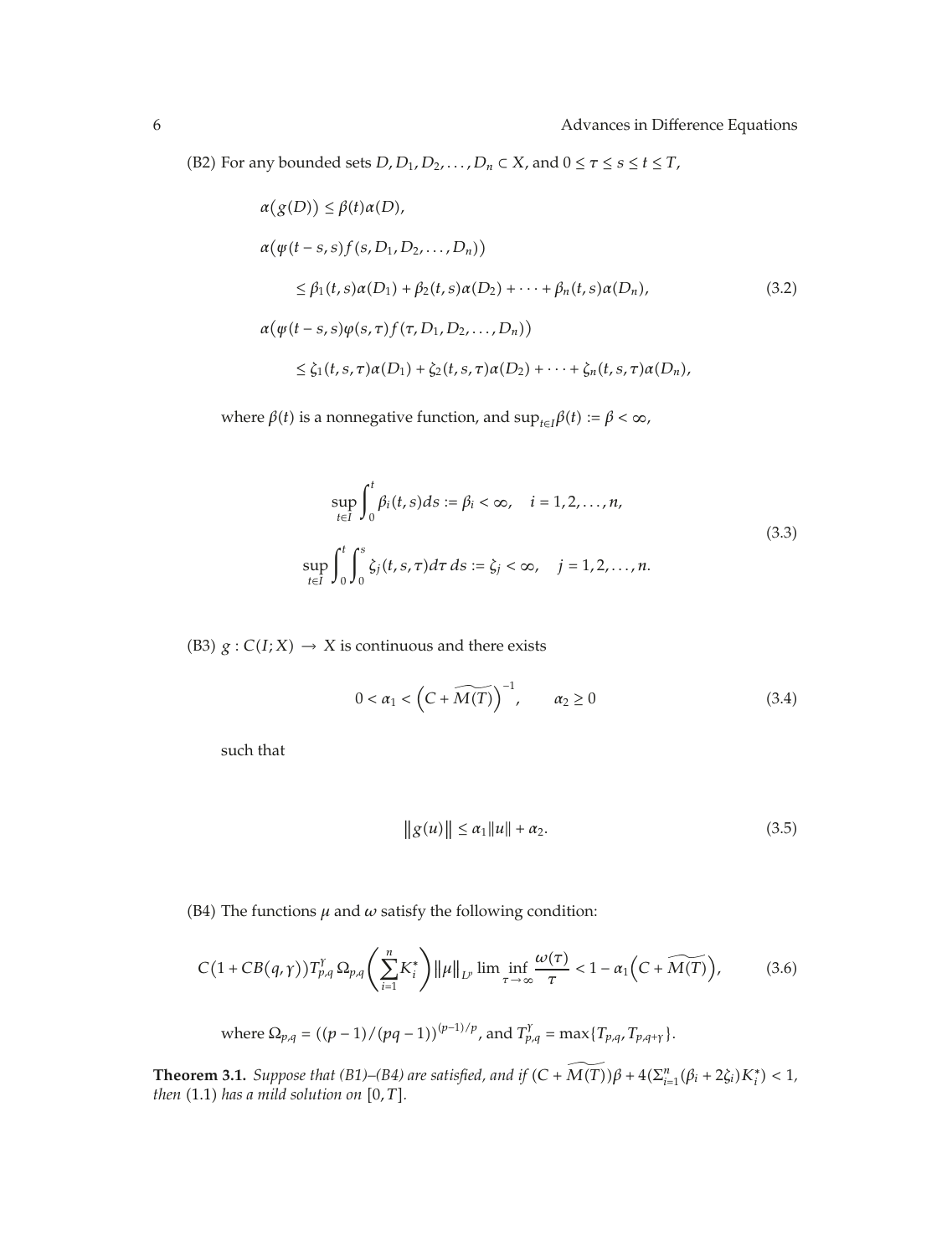*Proof.* Define the operator  $F : C(I; X) \to C(I; X)$  by

$$
F(u)(t) = A^{-1}(0)g(u) + u_0 + \int_0^t \varphi(t - \eta, \eta)U(\eta)A(0)[A^{-1}(0)g(u) + u_0]d\eta
$$
  
+ 
$$
\int_0^t \varphi(t - \eta, \eta)f(\eta, (K_1u)(\eta), (K_2u)(\eta), ..., (K_nu)(\eta))d\eta
$$
  
+ 
$$
\int_0^t \int_0^{\eta} \varphi(t - \eta, \eta)\varphi(\eta, s)f(s, (K_1u)(s), (K_2u)(s), ..., (K_nu)(s))ds d\eta, \quad t \in I.
$$
\n(3.7)

Then we proceed in five steps.

*Step 1.* We show that *F* is continuous. Let *u<sub>i</sub>* be a sequence that  $u_i \rightarrow u$  as  $i \rightarrow \infty$ . Since *f* satisfies (B1), we have

$$
f(t, (K_1u_i)(t), (K_2u_i)(t), \ldots, (K_nu_i)(t)) \longrightarrow f(t, (K_1u)(t), (K_2u)(t), \ldots, (K_nu)(t)), \text{ as } i \longrightarrow \infty.
$$
\n(3.8)

Then

$$
||F(u_i)(t) - F(u)(t)||
$$
  
\n
$$
\leq ||A^{-1}(0)|| ||g(u_i) - g(u)|| + \int_0^t ||\psi(t - \eta, \eta)U(\eta)|| ||g(u_i) - g(u)|| d\eta
$$
  
\n
$$
+ \int_0^t ||\psi(t - \eta, \eta) [f(\eta, (K_1u_i)(\eta), (K_2u_i)(\eta), ..., (K_nu_i)(\eta))
$$
  
\n
$$
-f(\eta, (K_1u)(\eta), (K_2u)(\eta), ..., (K_nu)(\eta)) || d\eta
$$
  
\n
$$
+ \int_0^t \int_0^{\eta} ||\psi(t - \eta, \eta)\varphi(\eta, s) [f(s, (K_1u_i)(s), (K_2u_i)(s), ..., (K_nu_i)(s))
$$
  
\n
$$
-f(s, (K_1u)(s), (K_2u)(s), ..., (K_nu)(s)) ] || ds d\eta.
$$
 (3.9)

According to the condition  $(A2)$ ,  $(2.12)$ , and the continuity of  $g$ , we have

$$
\|A^{-1}(0)\| \|g(u_i) - g(u)\| \to 0, \quad \text{as } i \to \infty;
$$
  

$$
\int_0^t \|\varphi(t - \eta, \eta)U(\eta)\| \|g(u_i) - g(u)\| d\eta \to 0, \quad \text{as } i \to \infty.
$$
 (3.10)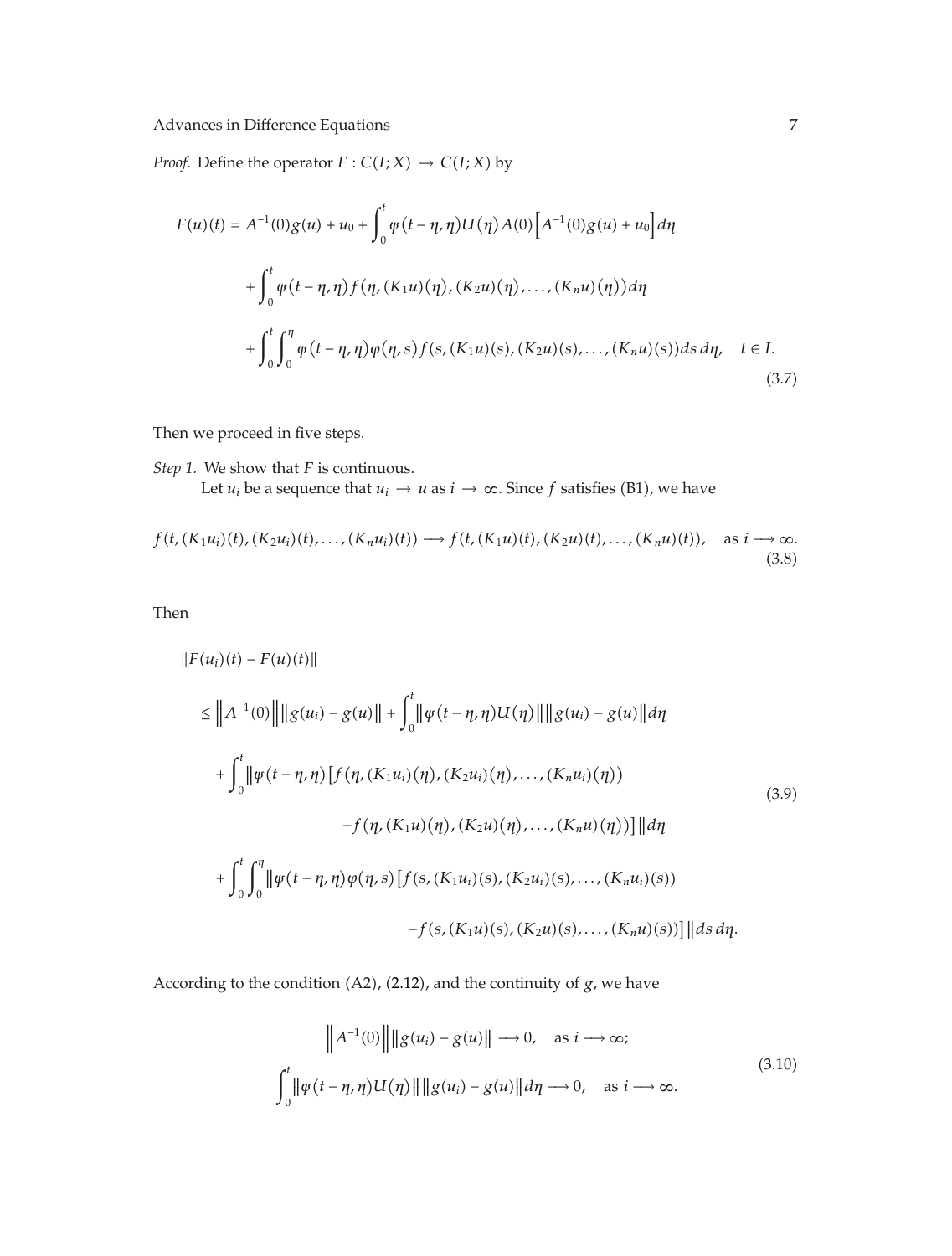Noting that  $u_i \to u$  in  $C(I,X)$ , there exists  $\varepsilon > 0$  such that  $||u_i - u|| \leq \varepsilon$  for *i* sufficiently large. Therefore, we have

$$
\| [f(t, (K_1u_i)(t), (K_2u_i)(t), \dots, (K_nu_i)(t)) - f(t, (K_1u)(t), (K_2u)(t), \dots, (K_nu)(t)) ] \|
$$
  
\n
$$
\leq \mu(t) \left[ \omega \left( \sum_{j=1}^n \| (K_ju_i)(t) \| \right) + \omega \sum_{j=1}^n \| (K_ju)(t) \| \right]
$$
  
\n
$$
\leq \mu(t) \left[ \omega \left( \sum_{j=1}^n K_j^* (\|u\| + \varepsilon) \right) + \omega \left( \sum_{j=1}^n K_j^* \|u\| \right) \right].
$$
\n(3.11)

Using (2.10) and by means of the Lebesgue dominated convergence theorem, we obtain

$$
\int_{0}^{t} \|\psi(t - \eta, \eta)\left[f(\eta, (K_{1}u_{i})(\eta), (K_{2}u_{i})(\eta), ..., (K_{n}u_{i})(\eta))\right]
$$
  

$$
-f(\eta, (K_{1}u)(\eta), (K_{2}u)(\eta), ..., (K_{n}u)(\eta))\right] \|d\eta
$$
  

$$
\leq C \int_{0}^{t} (t - \eta)^{q-1} \|\left[f(\eta, (K_{1}u_{i})(\eta), (K_{2}u_{i})(\eta), ..., (K_{n}u_{i})(\eta))\right]
$$
  

$$
-f(\eta, (K_{1}u)(\eta), (K_{2}u)(\eta), ..., (K_{n}u)(\eta))\| d\eta,
$$
  

$$
\to 0, \text{ as } i \to \infty.
$$
 (3.12)

Similarly, by  $(2.10)$  and  $(2.11)$ , we have

$$
\int_{0}^{t} \int_{0}^{\eta} \|\psi(t - \eta, \eta)\varphi(\eta, s) \times [f(s, (K_1 u_i)(t), (K_2 u_i)(t), \dots, (K_n u_i)(t))
$$
\n
$$
-f(s, (K_1 u)(s), (K_2 u)(s), \dots, (K_n u)(s))]\|ds d\eta
$$
\n
$$
\leq C^2 \int_{0}^{t} \int_{0}^{\eta} (t - \eta)^{q-1} (\eta - s)^{\gamma - 1} \times \|f(s, (K_1 u_i)(t), (K_2 u_i)(t), \dots, (K_n u_i)(t))
$$
\n
$$
-f(s, (K_1 u)(s), (K_2 u)(s), \dots, (K_n u)(s))\|ds d\eta
$$
\n
$$
\to 0, \quad \text{as } i \to \infty.
$$
\n(3.13)

Therefore, we deduce that

$$
\lim_{i \to \infty} ||F(u_i) - F(u)|| = 0.
$$
\n(3.14)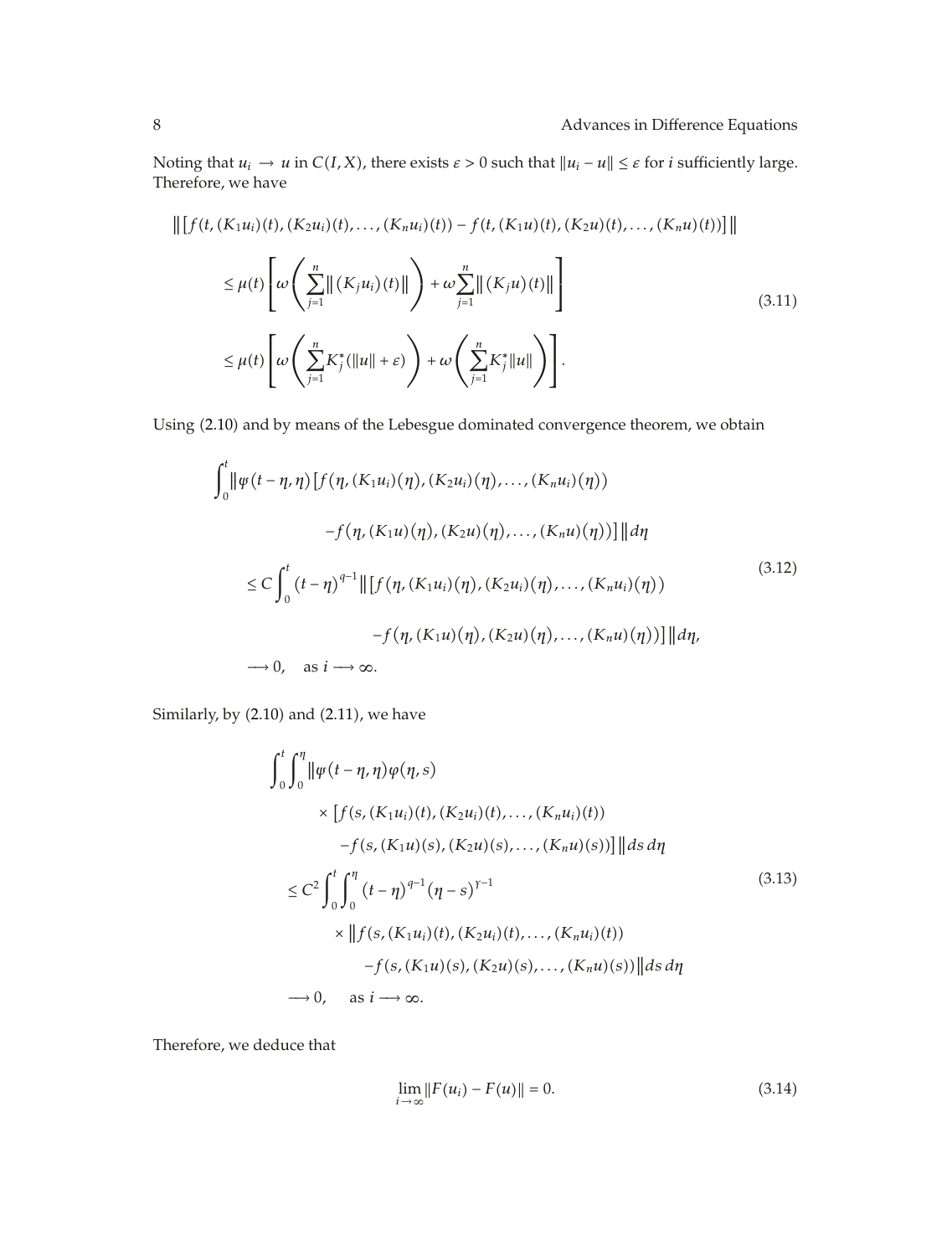*Step 2.* We show that *F* maps bounded sets of *CI, X* into bounded sets in *CI, X*. For any  $r > 0$ , we set  $B_r = \{u \in C(I, X) : ||u|| \leq r\}$ . Now, for  $u \in B_r$ , by (B1), we can see

$$
|| f(t, (K_1u)(t), (K_2u)(t), \dots, (K_nu)(t))|| \leq \mu(t)\omega\left(\sum_{j=1}^n K_j^* r\right).
$$
 (3.15)

Based on (2.12), we denote that  $S(t) := \int_0^t \psi(t - \eta, \eta) U(\eta) d\eta$ , we have

$$
||S(t)A(0)u_0|| \le C^2 t^q \left(\frac{1}{q} + t^{\gamma} B(q, \gamma + 1)\right) ||A(0)u_0|| = \widetilde{M(t)} ||A(0)u_0||. \tag{3.16}
$$

Then for any  $u \in B_r$ , by (A2), (2.10), (2.11), and Lemma 2.1, we have

$$
||(Fu)(t)|| \le ||A^{-1}(0)g(u)|| + ||u_0|| + ||S(t)g(u)|| + ||S(t)A(0)u_0||
$$
  
+ 
$$
\int_0^t ||\psi(t - \eta, \eta)f(\eta, (K_1u)(\eta), (K_2u)(\eta),..., (K_nu)(\eta))||d\eta
$$
  
+ 
$$
\int_0^t \int_0^{\eta} ||\psi(t - \eta, \eta)\varphi(\eta, s)f(s, (K_1u)(s), (K_2u)(s),..., (K_nu)(s))||ds d\eta
$$
  

$$
\le (C + \widetilde{M(t)}) ||g(u)|| + ||u_0|| + \widetilde{M(t)}||A(0)u_0||
$$
  
+ 
$$
C \int_0^t (t - \eta)^{q-1} \mu(\eta) \omega \left(\sum_{j=1}^n K_j^* r \right) d\eta
$$
  
+ 
$$
C^2 \int_0^t \int_0^{\eta} (t - \eta)^{q-1} (\eta - s)^{r-1} \mu(s) \omega \left(\sum_{j=1}^n K_j^* r \right) ds d\eta
$$
  

$$
\le \alpha_1 (C + \widetilde{M(t)}) ||u|| + \alpha_2 (C + \widetilde{M(t)}) + ||u_0|| + \widetilde{M(t)}||A(0)u_0||
$$
  
+ 
$$
M_1 \Big[ C \int_0^t (t - \eta)^{q-1} \mu(\eta) d\eta + C^2 B(q, \gamma) \int_0^t (t - \eta)^{q+\gamma-1} \mu(\eta) d\eta \Big],
$$
(3.17)

where  $M_1 = \omega(\sum_{j=1}^n K_j^* r)$ .

By means of the Hölder inequality, we have

$$
\int_{0}^{t} (t - \eta)^{q-1} \mu(\eta) d\eta = t^{(pq-1)/p} M_{p,q} ||\mu||_{L^{p}} \le T_{p,q} \Omega_{p,q} ||\mu||_{L^{p}},
$$
  

$$
\int_{0}^{t} (t - \eta)^{\gamma+q-1} \mu(\eta) d\eta \le T_{p,q+\gamma} \Omega_{p,q+\gamma} ||\mu||_{L^{p}}.
$$
 (3.18)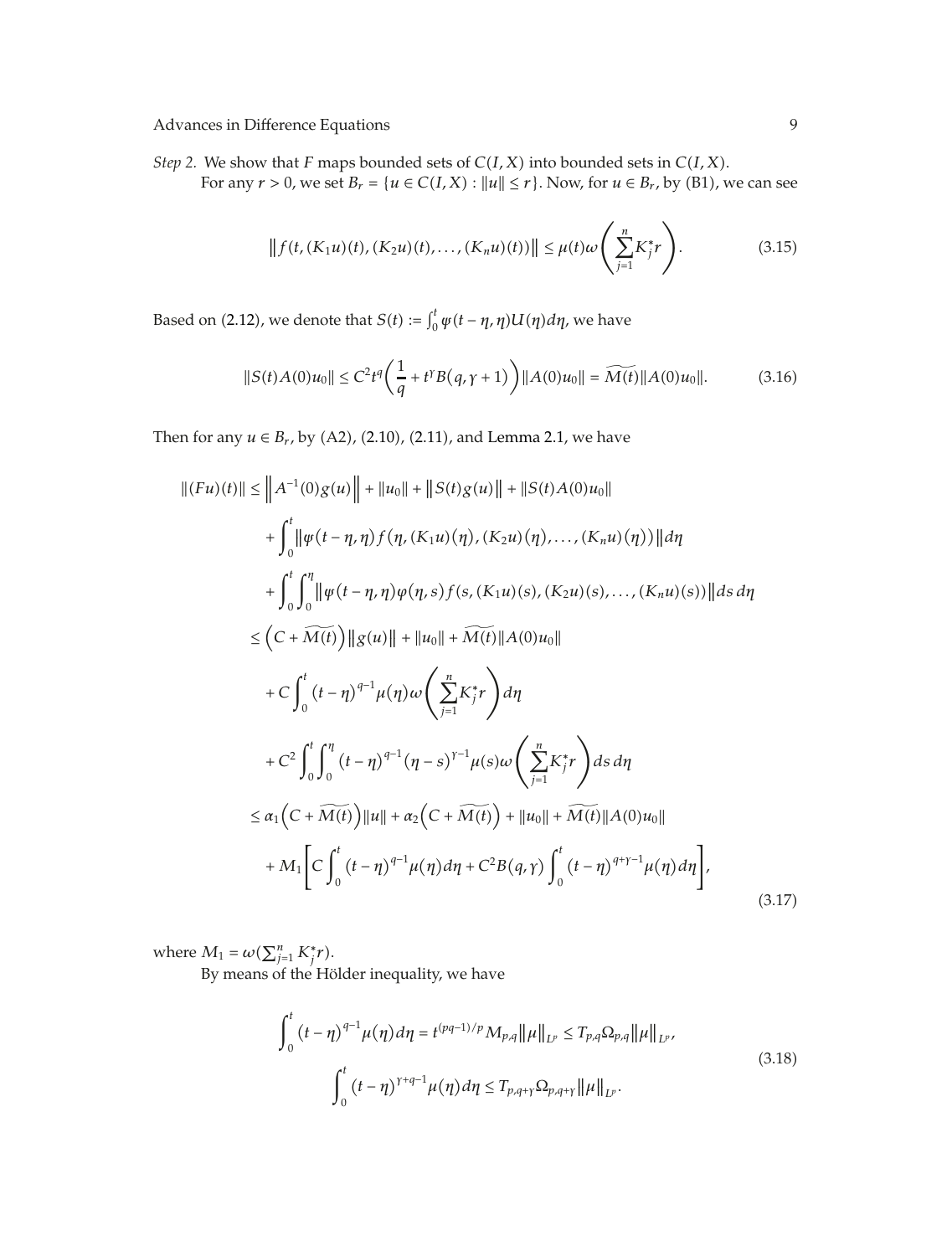Thus

$$
||(Fu)(t)|| \le \alpha_1 \Big( C + \widetilde{M(T)} \Big) r + \alpha_2 \Big( C + \widetilde{M(T)} \Big) + ||u_0|| + \widetilde{M(T)} ||A(0)u_0||
$$
  
+  $M_1 \Omega_{p,q} T_{p,q}^{\gamma} \Big[ C + C^2 B(q,\gamma) \Big] ||\mu||_{L^p} := \widetilde{r}.$  (3.19)

This means  $F(B_r) \subset B_{\tilde{r}}$ .

*Step 3.* We show that there exists  $m \in N$  such that  $F(B_m) \subset B_m$ .

Suppose the contrary, that for every  $m \in N$ , there exists  $u_m \in B_m$  and  $t_m \in I$ , such that  $||(Fu_m)(t_m)|| > m$ . However, on the other hand

$$
|| f(t, (K_1 u_m)(t), (K_2 u_m)(t), \dots, (K_n u_m)(t)) || \leq \mu(t) \omega \left( \sum_{j=1}^n K_j^* m \right), \tag{3.20}
$$

we have

$$
m < ||(Fu_m)(t_m)|| \le \alpha_1 (C + \widetilde{M(T)}) ||u_m|| + \alpha_2 (C + \widetilde{M(T)}) + ||u_0||
$$
  
+  $\widetilde{M(T)} ||A(0)u_0|| + M_1 \Big[ C \int_0^{t_m} (t_m - \eta)^{q-1} \mu(\eta) d\eta + C^2 B(q, \gamma) \int_0^{t_m} (t_m - \eta)^{q+\gamma-1} \mu(\eta) d\eta \Big]$   

$$
\le \alpha_1 (C + \widetilde{M(T)}) ||u_m|| + \alpha_2 (C + \widetilde{M(T)}) + ||u_0||
$$
  
+  $\widetilde{M(T)} ||A(0)u_0|| + M_1 \Omega_{p,q} T_{p,q}^{\gamma} \Big[ C + C^2 B(q, \gamma) \Big] ||\mu||_{L^p}$   

$$
\le \alpha_1 (C + \widetilde{M(T)}) m + \alpha_2 (C + \widetilde{M(T)}) + ||u_0||
$$
  
+  $\widetilde{M(T)} ||A(0)u_0|| + M_1 \Omega_{p,q} T_{p,q}^{\gamma} \Big[ C + C^2 B(q, \gamma) \Big] ||\mu||_{L^p}.$  (3.21)

Dividing both sides by *m* and taking the lower limit as  $m \to \infty$ , we obtain

$$
C\left(1+CB(q,\gamma)\right)T_{p,q}^{\gamma}\Omega_{p,q}\sum_{j=1}^{n}K_{j}^{*}\|\mu\|_{L^{p}}\lim\inf_{m\to\infty}\frac{w(m)}{m}\geq1-\alpha_{1}\left(C+\widetilde{M(T)}\right)\tag{3.22}
$$

which contradicts (B4).

*Step 4.* Denote

$$
F(u)(t) = A^{-1}(0)g(u) + u_0 + \int_0^t \psi(t - \eta, \eta)U(\eta)A(0)\Big[A^{-1}(0)g(u) + u_0\Big]d\eta + G(u)(t), \quad (3.23)
$$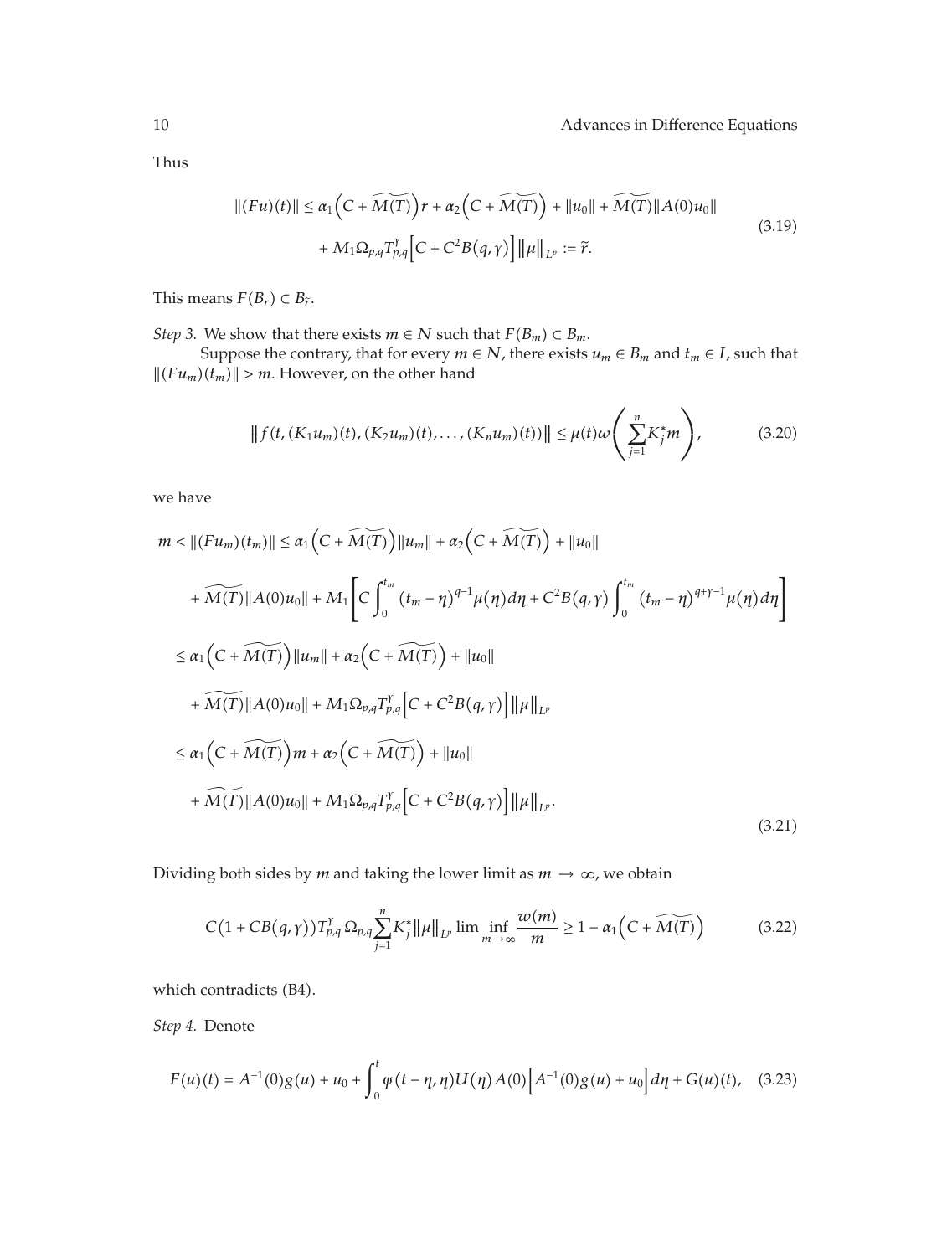where

$$
G(u)(t) = \int_0^t \psi(t - \eta, \eta) f(\eta, (K_1u)(\eta), (K_2u)(\eta), \dots, (K_nu)(\eta)) d\eta
$$
  
+ 
$$
\int_0^t \int_0^{\eta} \psi(t - \eta, \eta) \psi(\eta, s) f(s, (K_1u)(s), (K_2u)(s), \dots, (K_nu)(s)) ds d\eta.
$$
 (3.24)

We show that  $G(u)(\cdot)$  is equicontinuous.

Let  $0 < t_2 < t_1 < T$  and  $u \in B_m$ . Then

$$
||(Gu)(t1) - (Gu)(t2)|| \le I1 + I2 + I3 + I4,
$$
\n(3.25)

where

$$
I_{1} = \int_{0}^{t_{2}} \|\left[\psi(t_{1} - \eta, \eta) - \psi(t_{2} - \eta, \eta)\right] f(\eta, (K_{1}u)(\eta), (K_{2}u)(\eta), \dots, (K_{n}u)(\eta))\|d\eta,
$$
  
\n
$$
I_{2} = \int_{t_{2}}^{t_{1}} \|\psi(t_{1} - \eta, \eta)f(\eta, (K_{1}u)(\eta), (K_{2}u)(\eta), \dots, (K_{n}u)(\eta))\|d\eta,
$$
  
\n
$$
I_{3} = \int_{0}^{t_{2}} \int_{0}^{\eta} \|\left[\psi(t_{1} - \eta, \eta) - \psi(t_{2} - \eta, \eta)\right] \psi(\eta, s)f(s, (K_{1}u)(s), (K_{2}u)(s), \dots, (K_{n}u)(s))\|ds d\eta,
$$
  
\n
$$
I_{4} = \int_{t_{2}}^{t_{1}} \int_{0}^{\eta} \|\psi(t_{1} - \eta, \eta)\psi(\eta, s)f(s, (K_{1}u)(s), (K_{2}u)(s), \dots, (K_{n}u)(s))\|ds d\eta.
$$
\n(3.26)

It follows from Lemma 2.9, (B1), and (3.20) that  $I_1, I_3 \rightarrow 0$ , as  $t_2 \rightarrow t_1$ .

For *I*<sub>2</sub>, from (2.10), (3.20), and (B1), we have

$$
I_2 = \int_{t_2}^{t_1} \|\psi(t_1 - \eta, \eta)f(\eta, (K_1u)(\eta), (K_2u)(\eta), \dots, (K_nu)(\eta))\| d\eta
$$
  
 
$$
\leq CM_1 \int_{t_2}^{t_1} (t_1 - \eta)^{q-1} \mu(\eta) d\eta \longrightarrow 0, \text{ as } t_2 \longrightarrow t_1.
$$
 (3.27)

Similarly, by (2.10), (2.11), (B1), and Lemma 2.1, we have

$$
I_4 = \int_{t_2}^{t_1} \int_0^{\eta} \left\| \psi(t_1 - \eta, \eta) \varphi(\eta, s) f(s, (K_1 u)(s), (K_2 u)(s), \dots, (K_n u)(s)) \right\| ds d\eta
$$
  

$$
\leq C^2 M_1 \int_{t_2}^{t_1} (t_1 - \eta)^{q-1} \int_0^{\eta} (\eta - s)^{r-1} \mu(s) ds d\eta \longrightarrow 0, \text{ as } t_2 \longrightarrow t_1.
$$
 (3.28)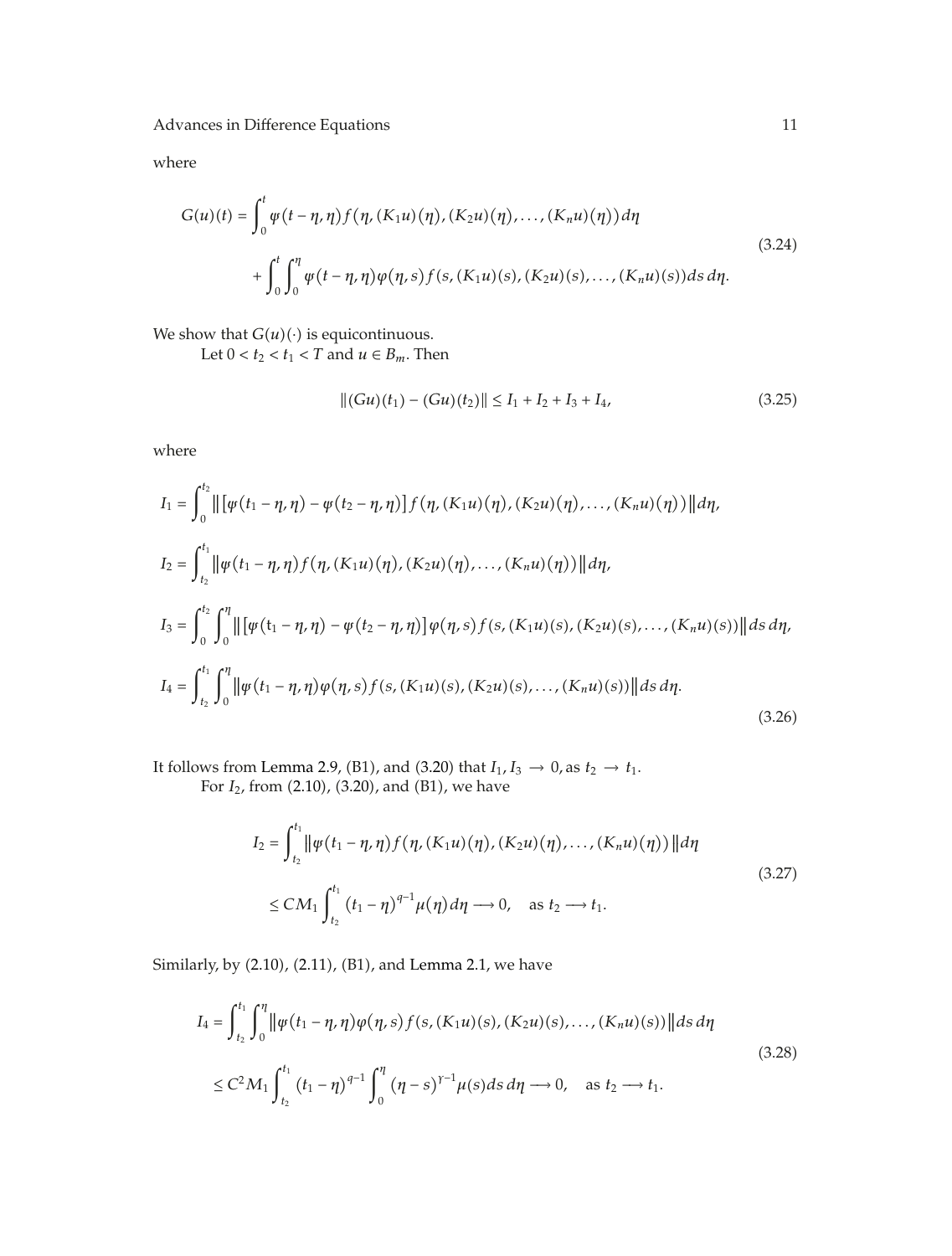*Step 5.* We show that  $\alpha(F(H)) < \alpha(H)$  for every bounded set  $H \subset B_m$ . For any  $\varepsilon > 0$ , we can take a sequence  ${h_v}_{v=1}^{\infty} \subset H$  such that

$$
\alpha(H) \le 2\alpha(\lbrace h_v \rbrace) + \varepsilon,\tag{3.29}
$$

(cf.  $[30]$ ). So it follows from Lemmas 2.3-2.5, 2.9, (2) in Remark 2.10, and (B2) that

$$
\alpha(F(H)) \leq Ca(g(H)) + \widetilde{M(T)}\alpha(g(H)) + 2\alpha(G\{h_v\}) + \varepsilon
$$
  
\n
$$
\leq Ca(g(H)) + \widetilde{M(T)}\alpha(g(H))
$$
  
\n
$$
+ 2 \sup_{t \in I} \alpha \left( \left\{ \int_0^t \varphi(t - \eta, \eta) f(\eta, (K_1 h_v)(\eta), (K_2 h_v)(\eta), \dots, (K_n h_v)(\eta)) d\eta \right\} + \left\{ \int_0^t \int_0^{\eta} \varphi(t - \eta, \eta) \varphi(\eta, s) \right\}
$$
  
\n
$$
\times f(s, (K_1 h_v)(s), (K_2 h_v)(s), \dots, (K_n h_v)(s)) ds d\eta \right) + \varepsilon
$$

$$
\leq C\beta\alpha(H) + \widetilde{M(T)}\beta\alpha(H)
$$
  
+4 sup $\left(\int_{0}^{t} \alpha(\{\varphi(t-\eta,\eta)f(\eta,(K_{1}h_{v})(\eta),(K_{2}h_{v})(\eta),..., (K_{n}h_{v})(\eta))\})d\eta\right)$   
+8 sup $\left(\int_{t\in I}^{t} \int_{0}^{\eta} \alpha(\{\varphi(t-\eta,\eta)\varphi(\eta,s)f(s,(K_{1}h_{v})(s),(K_{2}h_{v})(s),..., (K_{n}h_{v})(s))\})\right)$   
+ $\varepsilon \leq C\beta\alpha(H) + \widetilde{M(T)}\beta\alpha(H) + 4 \sup_{t\in I} \left(\int_{0}^{t} \left(\sum_{i=1}^{n} \beta_{i}(t,\eta)K_{i}^{*}\right)\alpha(\{h_{v}\})d\eta\right)$   
+8 sup $\left(\int_{t\in I}^{t} \int_{0}^{\eta} \left(\sum_{i=1}^{n} \zeta_{i}(t,\eta,s)K_{i}^{*}\right)\alpha(\{h_{v}\})ds d\eta\right) + \varepsilon$   
 $\leq C\beta\alpha(H) + \widetilde{M(T)}\beta\alpha(H) + \left(4\sum_{i=1}^{n} \beta_{i}K_{i}^{*} + 8\sum_{i=1}^{n} \zeta_{i}K_{i}^{*}\right)\alpha(\{h_{v}\}) + \varepsilon$   
=  $\left[\left(C + \widetilde{M(T)}\right)\beta + 4\left(\sum_{i=1}^{n} (\beta_{i} + 2\zeta_{i})K_{i}^{*}\right)\right]\alpha(H) + \varepsilon.$  (3.30)

Since *ε* is arbitrary, we can obtain

$$
\alpha(F(H)) \leq \left[ \left( C + \widetilde{M(T)} \right) \beta + 4 \left( \sum_{i=1}^{n} (\beta_i + 2\zeta_i) K_i^* \right) \right] \alpha(H) < \alpha(H). \tag{3.31}
$$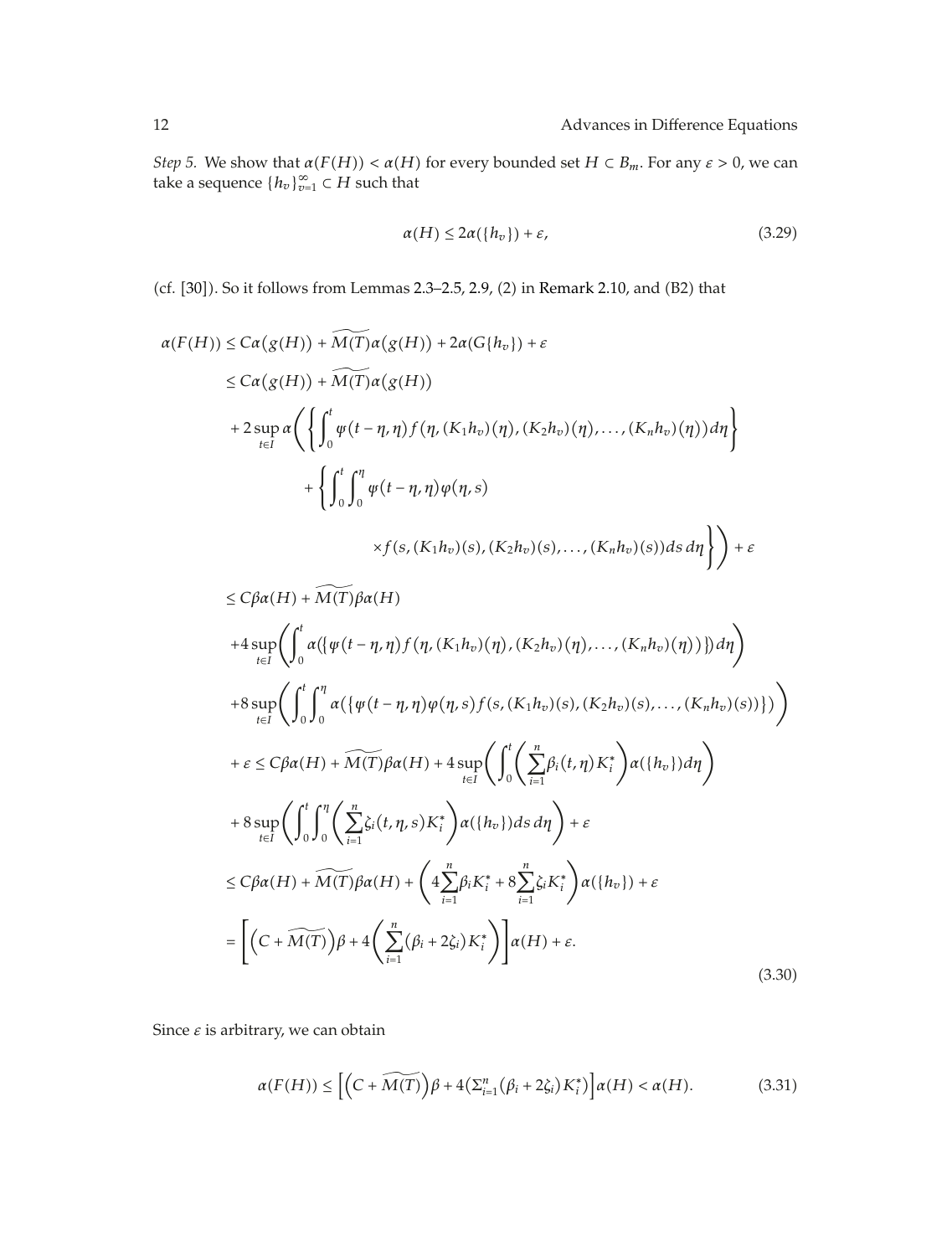In summary, we have proven that *F* has a fixed point  $\tilde{u} \in B_m$ . Consequently, (1.1) has t one mild solution. □ at least one mild solution.

Our next result is based on the Banach's fixed point theorem.

(G1) There exists a positive function  $l(\cdot) \in L^1(I, R^+)$  and a constant  $\mu > 0$  such that

$$
||g(u) - g(u^*)|| \le \mu ||u - u^*||,
$$
  
\n
$$
||f(t, v_1, v_2, ..., v_n) - f(t, w_1, w_2, ..., w_n)||
$$
  
\n
$$
\le l(t) \left(\sum_{i=1}^n ||v_i - w_i||\right), \quad (v_i, w_i) \in X^2, i = 1, 2, ..., n.
$$
\n(3.32)

(G2) There exists a constant  $0 < \delta < 1$  such that the function  $\Lambda : I \to R^+$  defined by

$$
\Lambda(t) = \mu\left(C + \widetilde{M(T)}\right) + C\left(\sum_{i=1}^{n} K_i^*\right) \Gamma(q) I^q I(t) + C^2 \left(\sum_{i=1}^{n} K_i^*\right) \Gamma(q) \Gamma(\gamma) I^{q+\gamma} I(t) \le \delta, \quad t \in I.
$$
\n(3.33)

**Theorem 3.2.** *Assume that (G1), (G2) are satisfied, then* 1.1 *has a unique mild solution. Proof.* Let *F* be defined as in Theorem 3.1. For any  $u, u^* \in C(I, X)$ , we have

$$
|| f(t, (K_1u)(t), (K_2u)(t),..., (K_nu)(t)) - f(t, (K_1u^*)(t), (K_2u^*)(t),..., (K_nu^*)(t))||
$$
  
\n
$$
\leq l(t) \left( \sum_{i=1}^n ||(K_iu)(t) - (K_iu^*)(t)|| \right)
$$
  
\n
$$
\leq l(t) \sum_{i=1}^n K_i^* ||u - u^*||.
$$
\n(3.34)

Thus, from  $(A2)$ ,  $(2.10)$ ,  $(2.11)$ , Lemma 2.1, we have

$$
||(Fu)(t) - (Fu^*)(t)||
$$
  
\n
$$
\leq \mu C||u - u^*|| + \mu \int_0^t ||\psi(t - \eta, \eta)U(\eta)|| ||u - u^*|| d\eta
$$
  
\n
$$
+ \int_0^t ||\psi(t - \eta, \eta)|| ||f(\eta, (K_1u)(\eta), (K_2u)(\eta), ..., (K_nu)(\eta))
$$
  
\n
$$
-f(\eta, (K_1u^*)(\eta), (K_2u^*)(\eta), ..., (K_nu^*)(\eta))|| d\eta
$$
  
\n
$$
+ \int_0^t \int_0^{\eta} ||\psi(t - \eta, \eta)\varphi(\eta, s)|| ||f(s, (Ku)(s), (Hu)(s)) - f(s, (Ku^*)(s), (Hu^*)(s))|| ds d\eta
$$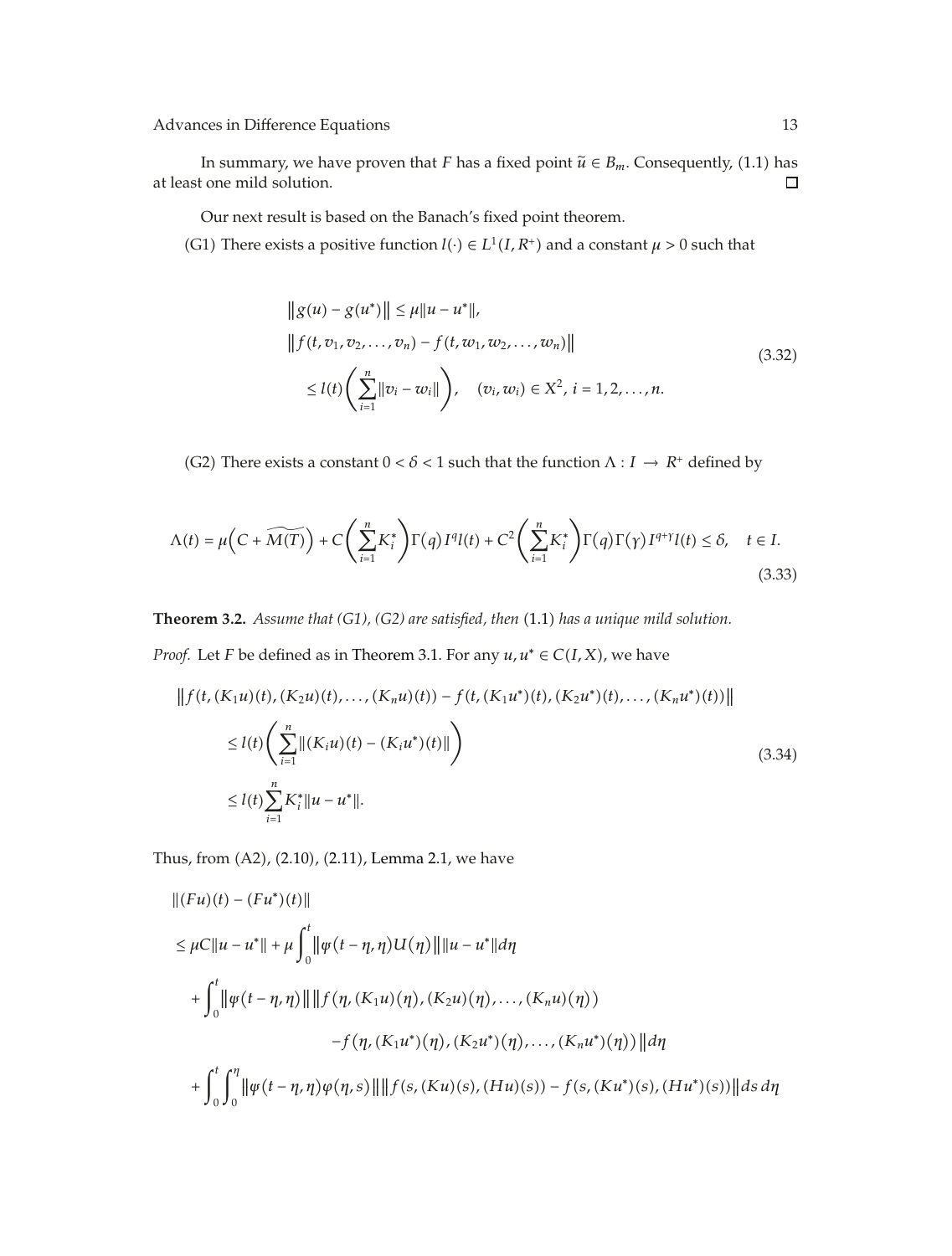$$
\leq ||u - u^*|| \left[ \mu \left( C + \widetilde{M(T)} \right) + C \left( \sum_{i=1}^n K_i^* \right) \int_0^t (t - \eta)^{q-1} l(\eta) d\eta \right. \\ \left. + C^2 \left( \sum_{i=1}^n K_i^* \right) \int_0^t \int_0^{\eta} (t - \eta)^{q-1} (\eta - s)^{r-1} l(s) ds d\eta \right] \\ = \left[ \mu \left( C + \widetilde{M(T)} \right) + C \left( \sum_{i=1}^n K_i^* \right) \Gamma(q) I^q l(t) + C^2 \left( \sum_{i=1}^n K_i^* \right) \Gamma(q) \Gamma(\gamma) I^{q+\gamma} l(t) \right] ||u - u^*|| \\ = \Lambda(t) ||u - u^*||. \tag{3.35}
$$

We get

$$
||F(u) - F(u^*)|| \le \delta ||u - u^*||. \tag{3.36}
$$

By the Banach contraction mapping principle, *F* has a unique fixed point, which is a mild solution of  $(1.1)$ .  $\Box$ 

## **4. An Example**

To illustrate the usefulness of our main result, we consider the following fractional differential equation:

$$
\frac{\partial^q}{\partial t^q} u(t,\xi) = b(t,\xi) \frac{\partial^2}{\partial \xi^2} u(t,\xi) + \frac{t^n}{n} \int_0^t (t-s) u(s,\xi) ds + \frac{t^n}{n} \int_0^t e^{-(t+s)} u(s,\xi) ds, \quad \xi \in [0,1],
$$
  

$$
u(t,0) = u(t,1) = 0,
$$
  

$$
u(0,\xi) = -\int_0^{\xi} \int_0^y b^{-1}(0,x) \sin \left| \frac{u}{\lambda} \right| dx dy,
$$
 (4.1)

where  $0 < q < 1$ ,  $0 \le t \le 1$ ,  $\lambda > C + M(1)$ ,  $n \in N$ ,  $b(t, \xi)$  is continuous function and is uniformly Hölder continuous in *t*, that is, there exist  $C > 0$  and  $\gamma \in (0, 1)$  such that

$$
||b(t_1,\xi) - b(t_2,\xi)|| \le C|t_1 - t_2|^{\gamma}, \quad 0 \le t_1 \le t_2 \le 1.
$$
 (4.2)

Let  $X = L^2([0, 1], R)$  and define  $A(t)$  by

$$
D(A(t)) = H2(0,1) \cap H01(0,1) = \left\{ H2(0,1) : z(0) = z(1) = 0 \right\},
$$
  
-A(t)(z) = b(t, \xi)z". (4.3)

Then −*A*(*s*) generates an analytic semigroup exp(−*tA*(*s*)).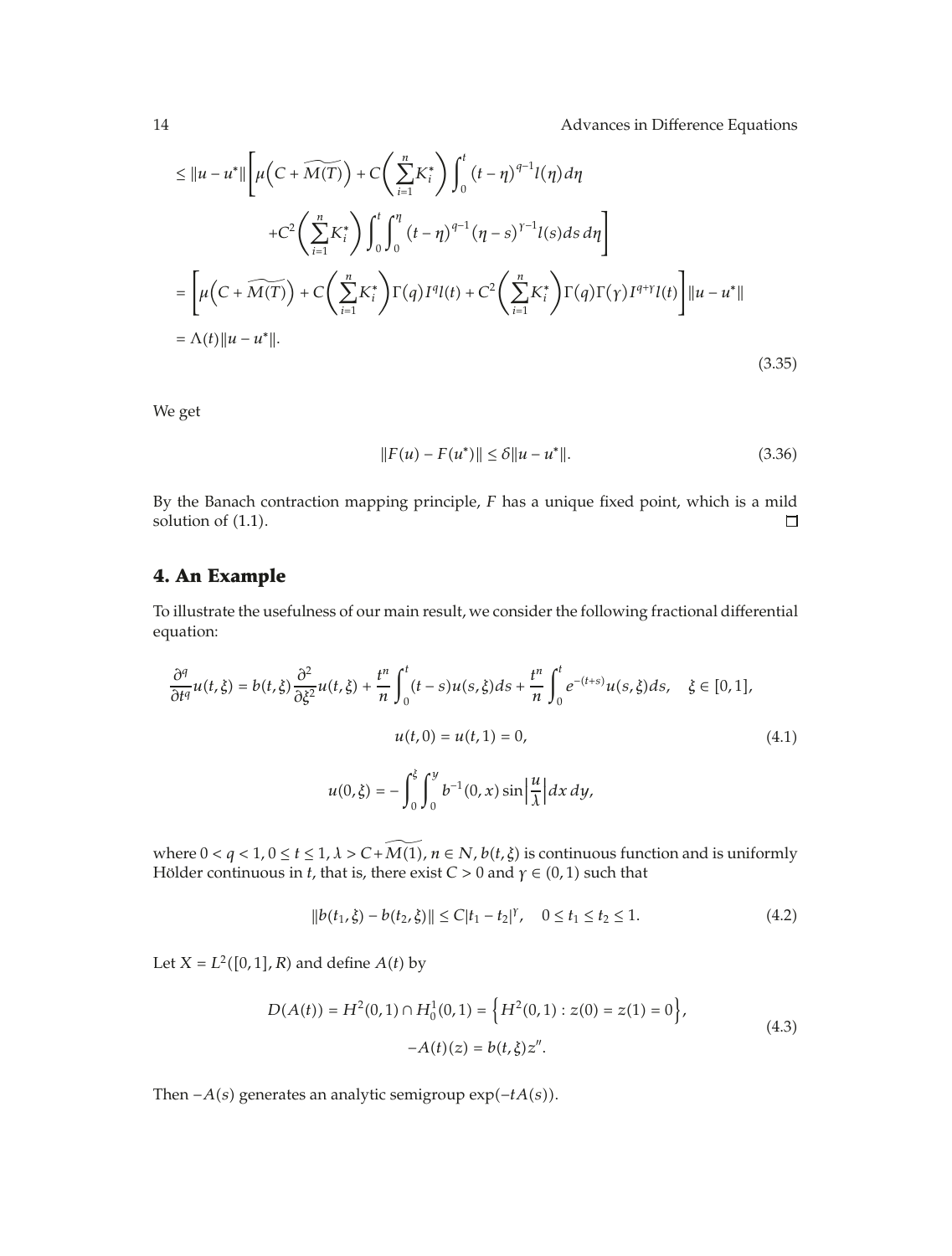For  $t \in [0, 1]$ ,  $\xi \in [0, 1]$ , we set

$$
u(t)(\xi) = u(t, \xi),
$$
  
\n
$$
g(u) = \sin\left|\frac{u}{\lambda}\right|,
$$
  
\n
$$
A^{-1}(0)g(u) = -\int_0^{\xi} \int_0^y b^{-1}(0, x) \sin\left|\frac{u}{\lambda}\right| dx dy,
$$
  
\n
$$
f(t, (K_1u)(t), (K_2u)(t))(\xi) = \frac{t^n}{n} \int_0^t (t-s)u(s, \xi)ds + \frac{t^n}{n} \int_0^t e^{-(t+s)}u(s, \xi)ds,
$$
\n(4.4)

where

$$
(K_1u(t))(\xi) = \int_0^t (t-s)u(s,\xi)ds,
$$
  
\n
$$
(K_2u(t))(\xi) = \int_0^t e^{-(t+s)}u(s,\xi)ds,
$$
  
\n
$$
K_1^* = \sup_{t \in I} \int_0^t (t-s)ds < \frac{1}{2} < \infty,
$$
  
\n
$$
K_2^* = \sup_{t \in I} \int_0^t e^{-(t+s)}ds = \frac{1}{4} < \infty.
$$
\n(4.5)

Moreover, we can get

$$
||g(u)|| \leq \frac{1}{\lambda} ||u||,
$$
  
\n
$$
\alpha(g(D)) \leq \frac{1}{\lambda} \alpha(D)
$$
\n(4.6)

for any  $D \subset X$ . Then the above equation (4.1) can be written in the abstract form as (1.1). On the other hand,

$$
|| f(t, (Ku)(t), (Hu)(t))(\xi) || \le \frac{t^n}{n} ||(K_1u)(t, \xi)|| + ||(K_2u)(t, \xi)||
$$
  

$$
\le \frac{t^n}{n} (K_1^* ||u|| + K_2^* ||u||)
$$
  

$$
= \mu(t)\omega(K_1^* ||u|| + K_2^* ||u||),
$$
 (4.7)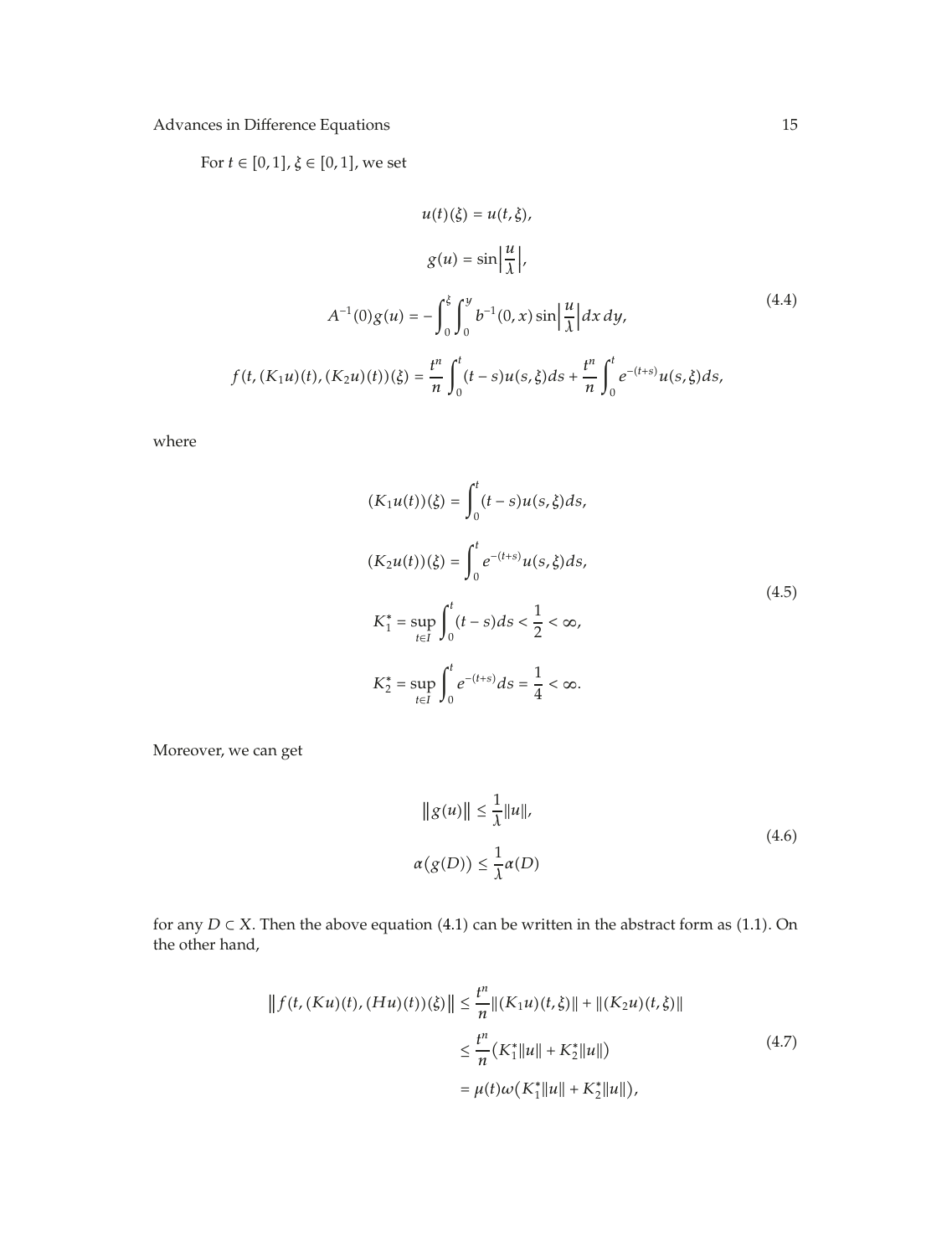where  $\mu(t) = t^n$ ,  $\omega(z) = z/n$  satisfying (B1). For any  $u_1, u_2 \in X$ ,

$$
\|\psi(t-s,s)f(s,(K_1u_1)(s),(K_2u_1)(s))(\xi) - \psi(t-s,s)f(s,(K_1u_2)(s),(K_2u_2)(s))(\xi)\|
$$
  

$$
\leq \frac{Cs^n}{n}(t-s)^{q-1}(\|(K_1u_1)(s)(\xi) - (K_1u_2)(s)(\xi)\| + \|(K_2u_1)(s)(\xi) - (K_2u_2)(s)(\xi)\|).
$$
\n(4.8)

Therefore, for any bounded sets  $D_1$ ,  $D_2 \subset X$ , we have

$$
\alpha(\psi(t-s,s)f(s,D_1,D_2)) \le \frac{Cs^n}{n}(t-s)^{q-1}(\alpha(D_1) + \alpha(D_2)).
$$
\n(4.9)

Moreover,

$$
\frac{C}{n} \sup_{t \in [0,1]} \int_0^t (t-s)^{q-1} s^n ds = \frac{C}{n} \sup_{t \in [0,1]} t^{n+q} B(q, n+1) = \frac{C}{n} B(q, n+1) := \beta_1 = \beta_2. \tag{4.10}
$$

Similarly, we obtain

$$
\alpha(\psi(t-s,s)\varphi(s,\tau)f(\tau,D_1,D_2)) \le \frac{C^2}{n}(t-s)^{q-1}(s-\tau)^{\gamma-1}\tau^n(\alpha(D_1)+\alpha(D_2)),
$$
\n
$$
\frac{C^2}{n}\sup_{t\in[0,1]}\int_0^t\int_0^s(t-s)^{q-1}(s-\tau)^{\gamma-1}\tau^n d\tau ds \le \frac{C^2}{n}B(q,\gamma)B(q+\gamma,n+1) := \zeta_1 = \zeta_2.
$$
\n(4.11)

Suppose further that

(1) 
$$
(3/4n)C(1 + CB(q, \gamma))((p-1)/(pq-1))^{(p-1)/p} ||\mu||_{L^p} < 1 - (C + M(1))/\lambda
$$
,  
(2)  $(1/\lambda)(C + M(1)) + 3(\beta_1 + 2\zeta_1) < 1$ .

Then  $(4.1)$  has a mild solution by Theorem 3.1.

## **References**

- [1] R. P. Agarwal, M. Belmekki, and M. Benchohra, "A survey on semilinear differential equations and inclusions involving Riemann-Liouville fractional derivative," *Advances in Difference Equations*, vol. 2009, Article ID 981728, 47 pages, 2009.
- [2] A. Anguraj, P. Karthikeyan, and G. M. N'Guérékata, "Nonlocal Cauchy problem for some fractional abstract integro-differential equations in Banach spaces," *Communications in Mathematical Analysis*, vol. 6, no. 1, pp. 31–35, 2009.
- 3 M. M. El-Borai, "Some probability densities and fundamental solutions of fractional evolution equations," *Chaos, Solitons and Fractals*, vol. 14, no. 3, pp. 433–440, 2002.
- [4] M. M. El-Borai, "The fundamental solutions for fractional evolution equations of parabolic type," *Journal of Applied Mathematics and Stochastic Analysis*, no. 3, pp. 197–211, 2004.
- 5 F. Li, "Mild solutions for fractional differential equations with nonlocal conditions," *Advances in Difference Equations*, vol. 2010, Article ID 287861, 9 pages, 2010.
- 6 F. Li, "Solvability of nonautonomous fractional integrodifferential equations with infinite delay," *Advances in Difference Equations*, vol. 2011, Article ID 806729, 18 pages, 2011.